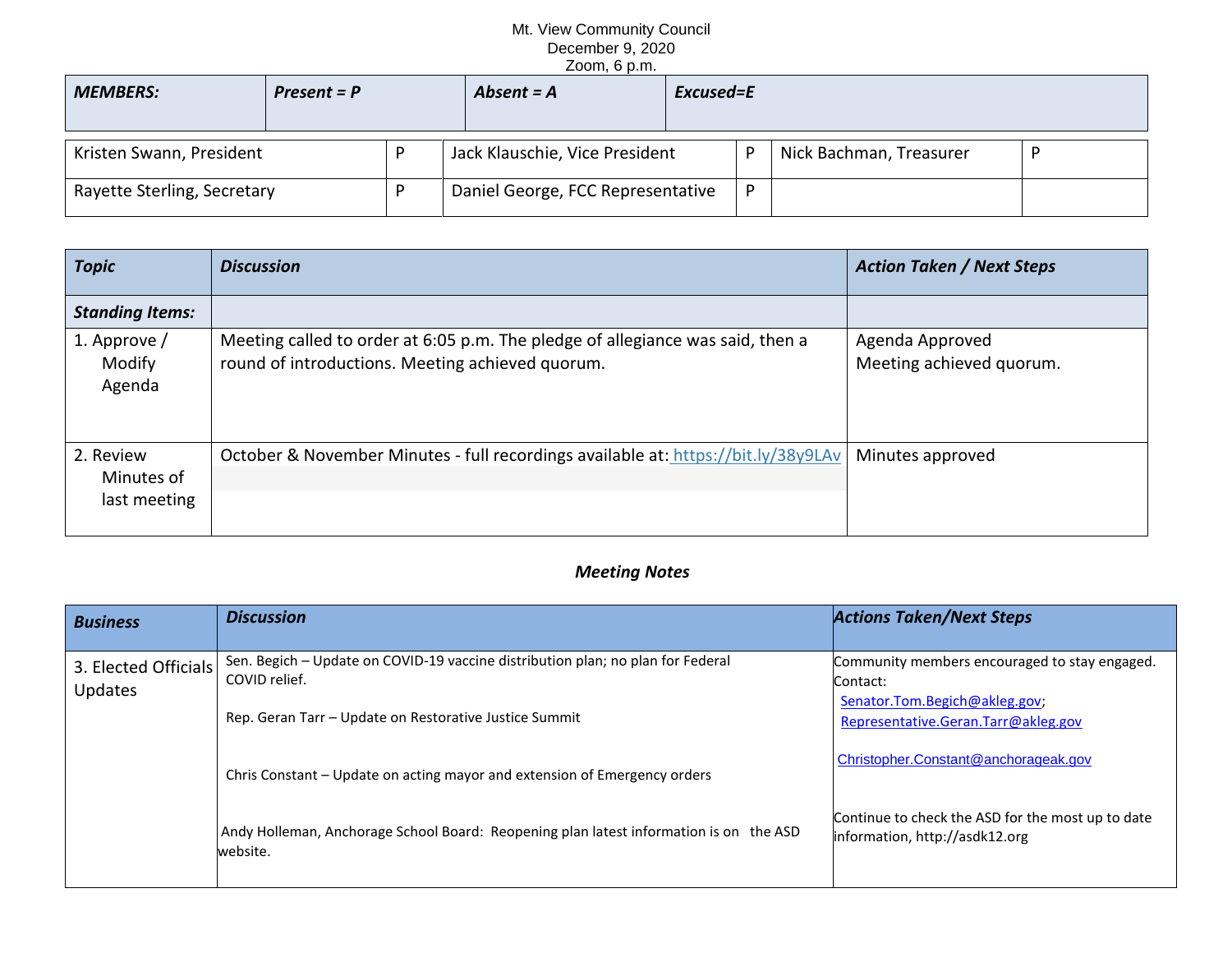## Mt. View Community Council December 9, 2020 Zoom, 6 p.m.

|                  | וויש ט ווייש                                                                                                                                                                                                                                                                                                                                                                      |                                                                           |
|------------------|-----------------------------------------------------------------------------------------------------------------------------------------------------------------------------------------------------------------------------------------------------------------------------------------------------------------------------------------------------------------------------------|---------------------------------------------------------------------------|
|                  |                                                                                                                                                                                                                                                                                                                                                                                   |                                                                           |
| 4. Standing      | President                                                                                                                                                                                                                                                                                                                                                                         |                                                                           |
| Reports          | Treasurer - president gave update. Election of new Treasure in New Business<br>FCC Update - Danie George<br>Youth - Jasmin Smith<br>Public Safety - no report<br>Schools - Tasha<br>Partners - Anchorage Community Land Trust, Mountain View Library<br>Library - has mifi devices for checkout. Devices are mobile hotspots that<br>provide Internet access for up to 9 devices. |                                                                           |
| 5. Resolutions & | Liquor license transfer approval: Ralf's Sports Bar/Lil Babes Bar and Grill                                                                                                                                                                                                                                                                                                       | Consent vote with no objections                                           |
| Presentations    |                                                                                                                                                                                                                                                                                                                                                                                   |                                                                           |
|                  | Liquor license renewal approval: Resolution Brewing Company                                                                                                                                                                                                                                                                                                                       | Consent vote with no objections                                           |
|                  | New zoning for homeless shelters - Municipality of Anchorage Planning Department                                                                                                                                                                                                                                                                                                  | Informational no action required                                          |
| 6. Old Business  | Holiday Drive-Thru Event update                                                                                                                                                                                                                                                                                                                                                   | Volunteers welcome. Bring your family and<br>friends in the neighborhood! |